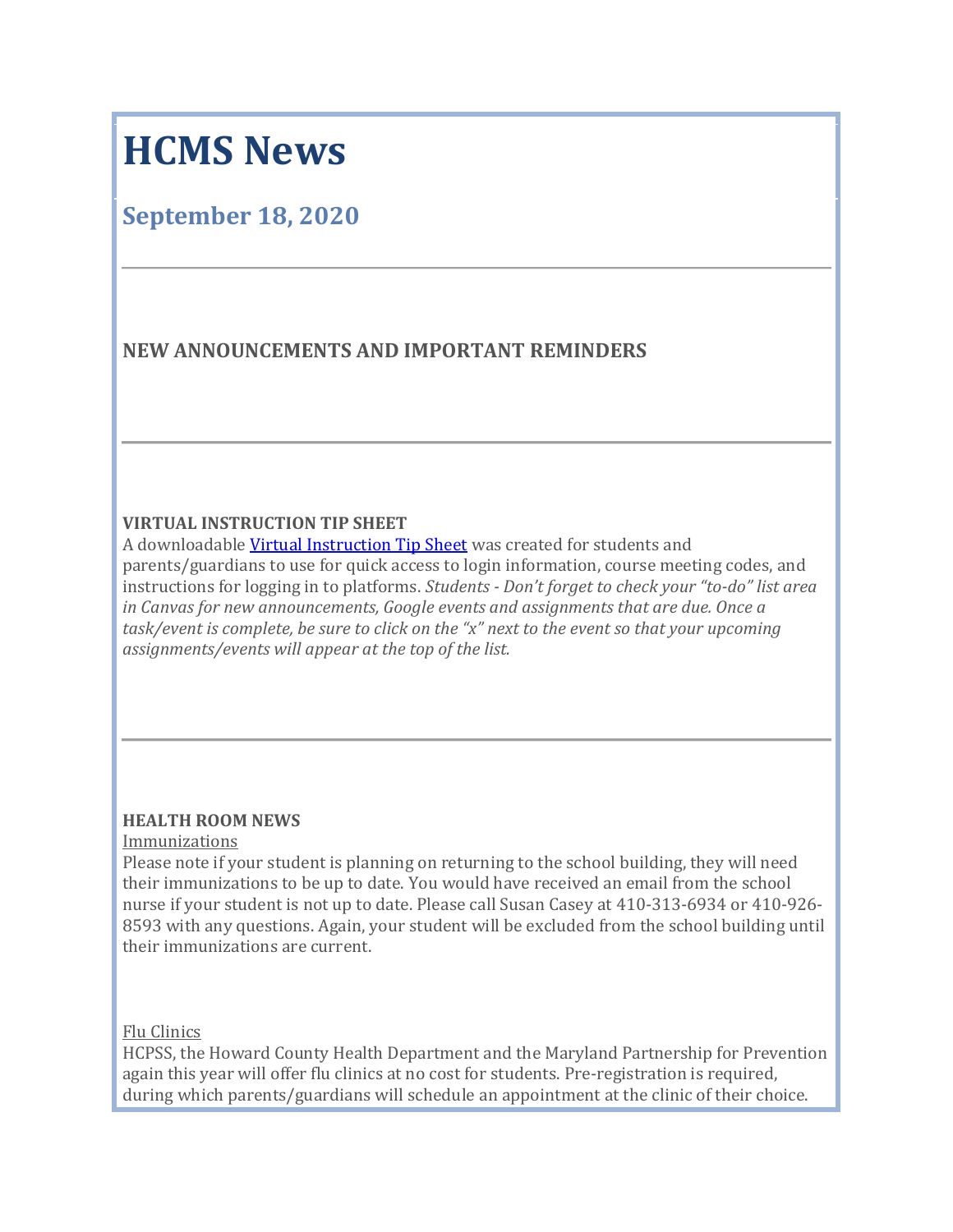Registration will open at the end of September, and details are forthcoming. [Click](https://nam01.safelinks.protection.outlook.com/?url=http:%2F%2Ftrack.spe.schoolmessenger.com%2Ff%2Fa%2FLk5x_F4Mqyp-7AgBcWBMrg~~%2FAAAAAQA~%2FRgRhRiTFP0SjaHR0cHM6Ly9uZXdzLmhjcHNzLm9yZy9uZXdzLXBvc3RzLzIwMjAvMDkvaGNwc3MtZnJlZS1mbHUtY2xpbmljcy1vY3RvYmVyLTIwMjAvIzp-OnRleHQ9SENQU1MlMkMlMjB0aGUlMjBIb3dhcmQlMjBDb3VudHklMjBIZWFsdGgsYW5kJTIwbWF5JTIwYXR0ZW5kJTIwYW55JTIwY2xpbmljLlcHc2Nob29sbUIKAEdF8WRfFm8GHlIYYWxseXNvbl9oYXdrZXNAaGNwc3Mub3JnWAQAAAAB&data=02%7C01%7Callyson_hawkes%40hcpss.org%7C3669ba9f3a6b46ab503c08d85bfa1295%7C96a9ac4c477e4dada2b28ad3fc46790b%7C1%7C0%7C637360476894276863&sdata=Z9XQ2tzvgwdpyiizZ3Zculm2TTciDiZJtrQpauur3Wg%3D&reserved=0) here for more information.

# **VIRTUAL OFFICE HOURS**

The HCMS front office will be holding virtual office hours next week Tuesday and Thursday from 11:30 a.m. - 12:30 p.m. The Google Meet code is HCMSOFFICEHOURS. If you need assistance outside of these times, please email Mrs. Gordon at *deborah gordon@hcpss.org*.

# **FARMS APPLICATIONS**

Applications for the Free and Reduced Meals [program](https://nam01.safelinks.protection.outlook.com/?url=http:%2F%2Ftrack.spe.schoolmessenger.com%2Ff%2Fa%2FZhOMi3jKwGD-oS-thgCPQA~~%2FAAAAAQA~%2FRgRhRiTFP0QqaHR0cHM6Ly93d3cuaGNwc3Mub3JnL2Zvb2Qtc2VydmljZXMvZmFybXMvVwdzY2hvb2xtQgoAR0XxZF8WbwYeUhhhbGx5c29uX2hhd2tlc0BoY3Bzcy5vcmdYBAAAAAE~&data=02%7C01%7Callyson_hawkes%40hcpss.org%7C3669ba9f3a6b46ab503c08d85bfa1295%7C96a9ac4c477e4dada2b28ad3fc46790b%7C1%7C0%7C637360476894276863&sdata=3osEpf4izgNRS3uGuOA%2FLCrMAaauwDgP4w0oOzGsCIo%3D&reserved=0) for the school year 2020-2021 are available online in multiple languages and paper copies are available at all meal sites.

# **ATTENDANCE**

Need to report a student absence? Parents, please send an email to **[HCMSabsence@hcpss.org](mailto:HCMSabsence@hcpss.org)** to report your child's absence from classes.

**UPCOMING DATES** 09/28/20 Schools and Offices Closed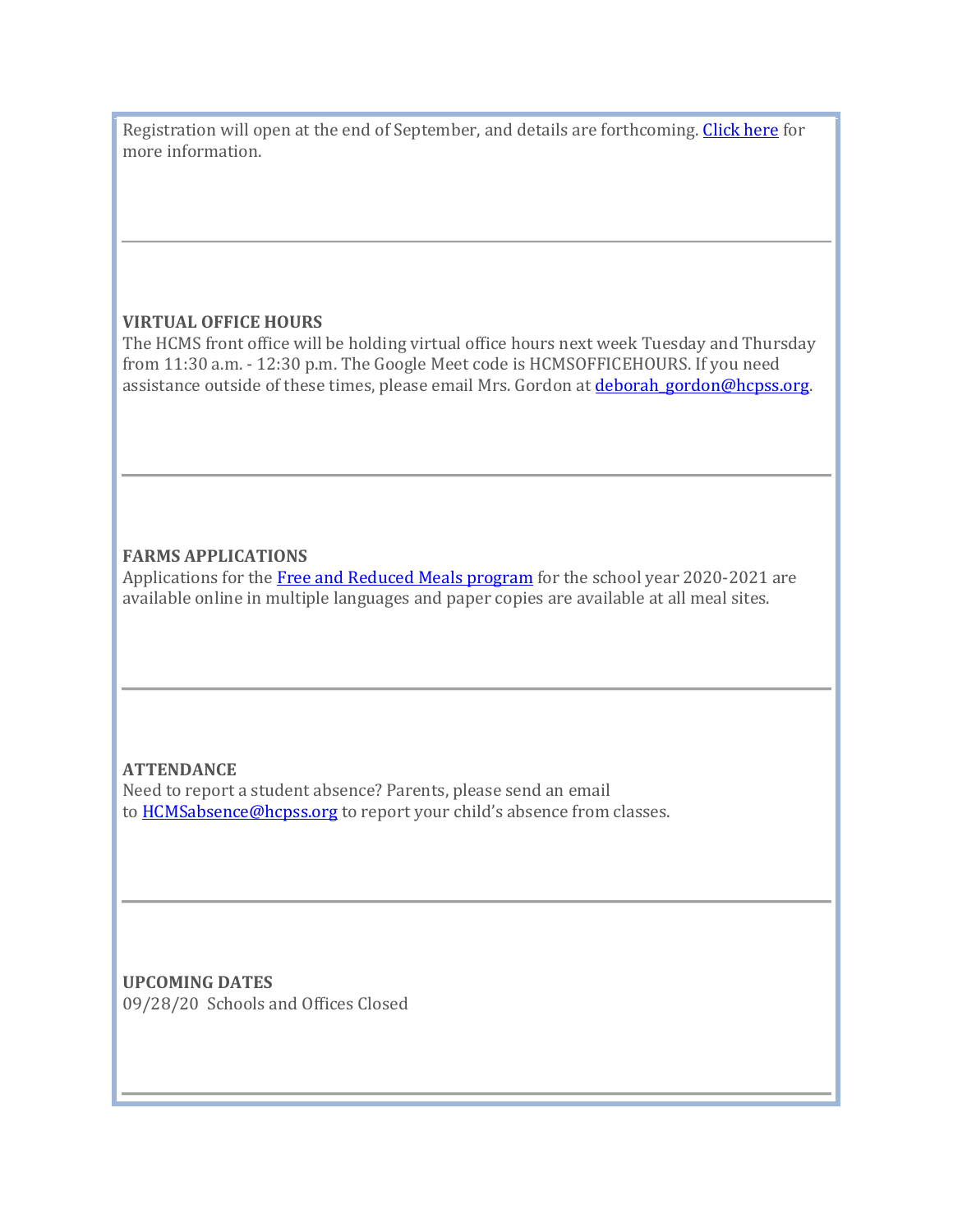# **CONTINUING ANNOUNCEMENTS**

#### **FREE STUDENT MEALS**

The <u>food services program during the first [semester](https://nam01.safelinks.protection.outlook.com/?url=http:%2F%2Ftrack.spe.schoolmessenger.com%2Ff%2Fa%2FJZ-9VHR9A1svIuTFrqjSIQ~~%2FAAAAAQA~%2FRgRhRiTFP0RXaHR0cHM6Ly9uZXdzLmhjcHNzLm9yZy9uZXdzLXBvc3RzLzIwMjAvMDgvc3R1ZGVudC1tZWFscy1kdXJpbmctMjAyMC0yMDIxLWZhbGwtc2VtZXN0ZXIvVwdzY2hvb2xtQgoAR0XxZF8WbwYeUhhhbGx5c29uX2hhd2tlc0BoY3Bzcy5vcmdYBAAAAAE~&data=02%7C01%7Callyson_hawkes%40hcpss.org%7C3669ba9f3a6b46ab503c08d85bfa1295%7C96a9ac4c477e4dada2b28ad3fc46790b%7C1%7C0%7C637360476894286857&sdata=8mshR2SyNdtwVwBv8Lbg3DP8PStRM6HT4EdTf4y6eXc%3D&reserved=0)</u> of the 2020-2021 school year will consist of free Grab-and-Go meals served Monday through Friday from 8:00-9:00 a.m. and 10:45 a.m.-12:45 p.m. at all schools except Burleigh Manor Middle School and Hammond High School. Meals are free for all students through December.

## **UPDATE YOUR FAMILY FILE**

HCPSS uses Family File for parents/guardians to complete emergency information. Parents/guardians must verify and/or update information annually for each child, and can do so by logging in to **HCPSS [Connect](https://nam01.safelinks.protection.outlook.com/?url=http:%2F%2Ftrack.spe.schoolmessenger.com%2Ff%2Fa%2FbjooEgeQuhcIJQqv6WchjA~~%2FAAAAAQA~%2FRgRhRiTFP0QeaHR0cHM6Ly93d3cuaGNwc3Mub3JnL2Nvbm5lY3QvVwdzY2hvb2xtQgoAR0XxZF8WbwYeUhhhbGx5c29uX2hhd2tlc0BoY3Bzcy5vcmdYBAAAAAE~&data=02%7C01%7Callyson_hawkes%40hcpss.org%7C3669ba9f3a6b46ab503c08d85bfa1295%7C96a9ac4c477e4dada2b28ad3fc46790b%7C1%7C0%7C637360476894286857&sdata=2xHn%2BBLV3NJzPnQu8P8yE32qRGEpiCKOkN48bLbixco%3D&reserved=0)** and selecting the Family File tab and then clicking on Family File.

Once logged in, parents/guardians will be asked to provide or update the following information:

- Student information
- Parent/guardian contact
- Emergency contacts
- Medical information
- Arrival/dismissal procedures
- Media release (photo approval)
- Data confidentiality
- PTA/PTSA directory

Changes of address may not be made through Family File. If you have recently moved, please contact your child's school as soon as possible.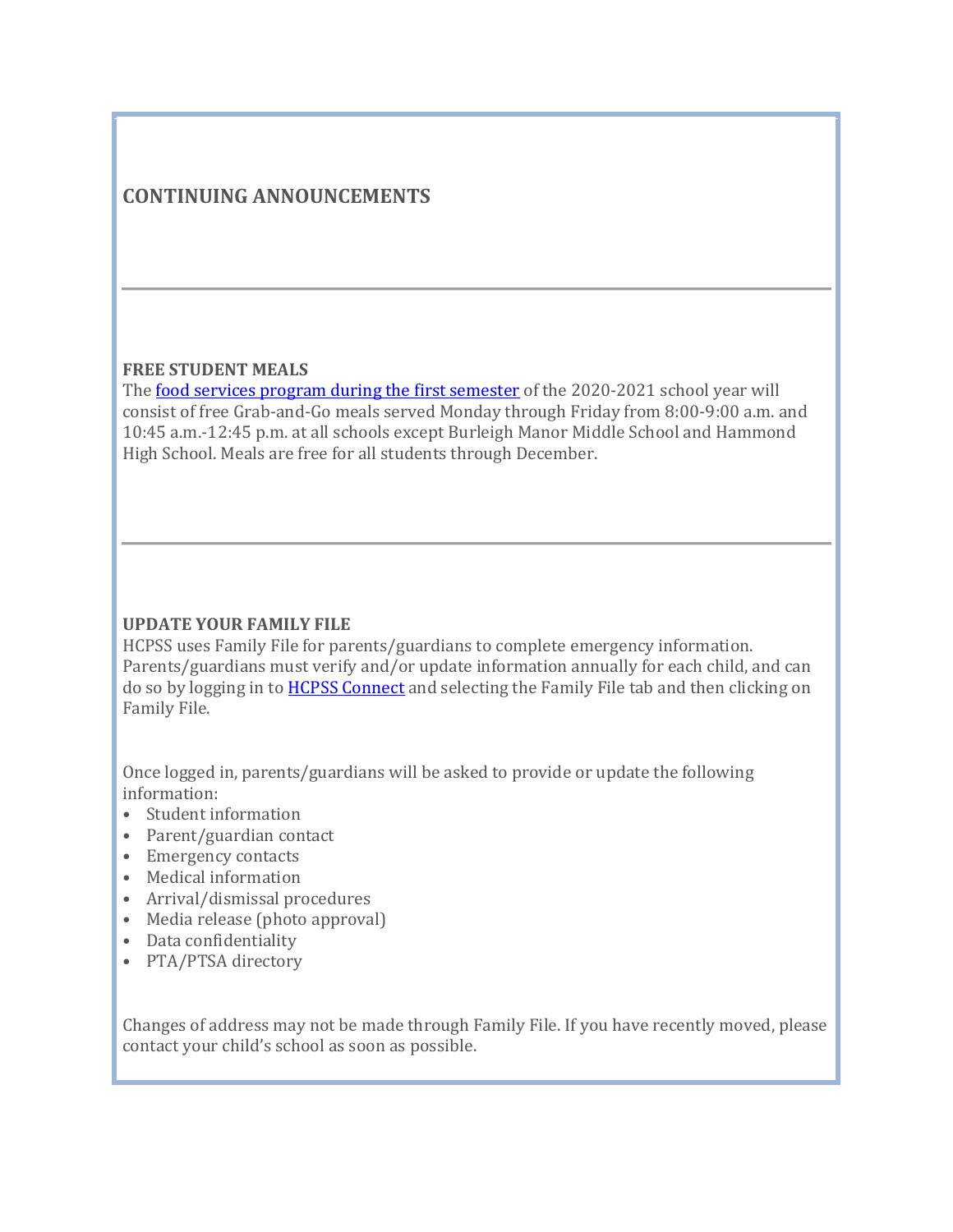## **GOOGLE MEET EXPECTATIONS**

To ensure a positive, productive and enjoyable learning experience for all participants, it is important that all students and parents/guardians adhere to these [Google](https://nam01.safelinks.protection.outlook.com/?url=http:%2F%2Ftrack.spe.schoolmessenger.com%2Ff%2Fa%2FqAI40tGZ200ck9A6cBjPyw~~%2FAAAAAQA~%2FRgRhRiTFP0RmaHR0cHM6Ly9uZXdzLmhjcHNzLm9yZy9uZXdzLXBvc3RzLzIwMjAvMDQvZ29vZ2xlLW1lZXQtZXhwZWN0YXRpb25zLWZvci1zdHVkZW50cy1hbmQtcGFyZW50cy1ndWFyZGlhbnMvVwdzY2hvb2xtQgoAR0XxZF8WbwYeUhhhbGx5c29uX2hhd2tlc0BoY3Bzcy5vcmdYBAAAAAE~&data=02%7C01%7Callyson_hawkes%40hcpss.org%7C3669ba9f3a6b46ab503c08d85bfa1295%7C96a9ac4c477e4dada2b28ad3fc46790b%7C1%7C0%7C637360476894296850&sdata=YWos1dcITTJSqStQHiPIqX5SD3FM1ha33KNSx1EjXqo%3D&reserved=0) Meet [Expectations.](https://nam01.safelinks.protection.outlook.com/?url=http:%2F%2Ftrack.spe.schoolmessenger.com%2Ff%2Fa%2FqAI40tGZ200ck9A6cBjPyw~~%2FAAAAAQA~%2FRgRhRiTFP0RmaHR0cHM6Ly9uZXdzLmhjcHNzLm9yZy9uZXdzLXBvc3RzLzIwMjAvMDQvZ29vZ2xlLW1lZXQtZXhwZWN0YXRpb25zLWZvci1zdHVkZW50cy1hbmQtcGFyZW50cy1ndWFyZGlhbnMvVwdzY2hvb2xtQgoAR0XxZF8WbwYeUhhhbGx5c29uX2hhd2tlc0BoY3Bzcy5vcmdYBAAAAAE~&data=02%7C01%7Callyson_hawkes%40hcpss.org%7C3669ba9f3a6b46ab503c08d85bfa1295%7C96a9ac4c477e4dada2b28ad3fc46790b%7C1%7C0%7C637360476894296850&sdata=YWos1dcITTJSqStQHiPIqX5SD3FM1ha33KNSx1EjXqo%3D&reserved=0)

# **STUDENT TECHNOLOGY DEVICES**

Parents of middle school students currently in need of a device may request one. All families may indicate a need for internet access. Full [details](https://nam01.safelinks.protection.outlook.com/?url=http:%2F%2Ftrack.spe.schoolmessenger.com%2Ff%2Fa%2F1zia4NQ6_RwWiLZ7wLUt1Q~~%2FAAAAAQA~%2FRgRhRiTFP0RlaHR0cHM6Ly9uZXdzLmhjcHNzLm9yZy9uZXdzLXBvc3RzLzIwMjAvMDgvbG9nLWluLW5vdy10by1pZGVudGlmeS1uZWVkLWZvci1jaHJvbWVib29rLWFuZC1vci1pbnRlcm5ldC9XB3NjaG9vbG1CCgBHRfFkXxZvBh5SGGFsbHlzb25faGF3a2VzQGhjcHNzLm9yZ1gEAAAAAQ~~&data=02%7C01%7Callyson_hawkes%40hcpss.org%7C3669ba9f3a6b46ab503c08d85bfa1295%7C96a9ac4c477e4dada2b28ad3fc46790b%7C1%7C0%7C637360476894296850&sdata=ZcmHKyTFUWnV9vrlCyiCv44VuiHLkAjl53fCLLweweg%3D&reserved=0) online.

# **FUNDRAISING PROGRAMS**

Harris Teeter Together in Education

Harris Teeter's Together In Education program gives schools a chance to earn funds when you link your VIC card and shop Harris Teeter brands. When you shop Harris Teeter brands, a percentage of your purchase is donated to the school that your VIC card is linked to. There are NO LIMITS to how much a school can earn. Register your VIC card to our SCHOOL ID# 7984.

# Clothing to Cash

Please donate to our Clothing to Cash fundraising program! Clothing to Cash is a textile recycling program that donates money to the school for every pound of donated items. Look for the white donation bin at the bottom of the Harper's Choice Middle School parking lot.

Clothing to Cash will accept items in ALL conditions: new with tags, or torn, stained, wornout knees, shoes with holes or only one shoe, backpacks, old sheets, stuffed animals, and